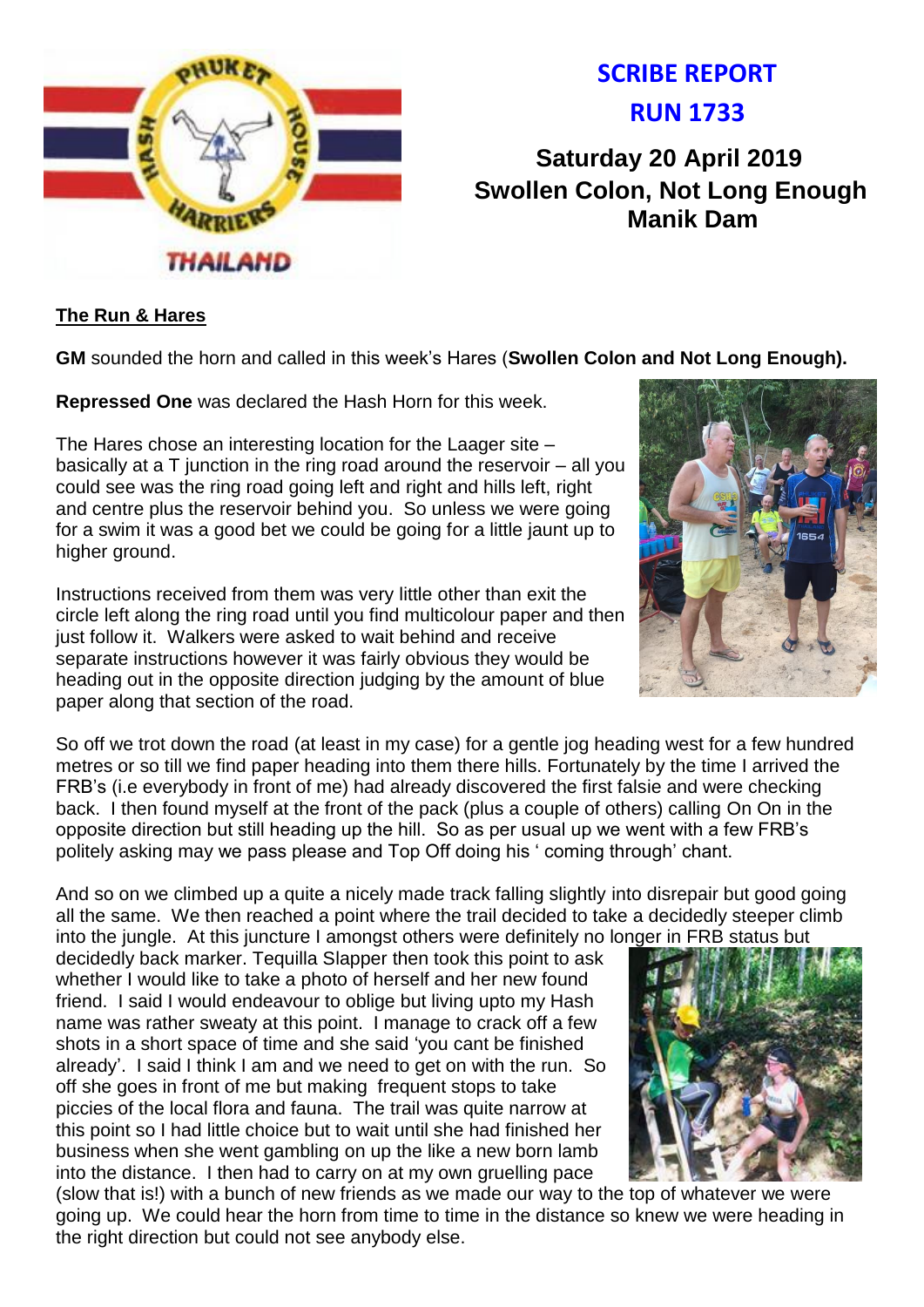We then encountered a couple of locations where the trail went in two directions and the cyan paper was rather indifferent as to which trail was the true trail. So with a 50:50 chance of getting it right we chose wrong in both cases and ended up checking rather than cracking on with the true trail. Anyway we persevered and mange to crest the hill and find our way down the other side carefully following the multicolour. We then started to spot some blue as well which heartened our spirits although I have no reason to think why.

We then lost the trail slightly but did encounter paper which appeared to be going off in two entirely directions. However before we had to make a decision Shaggorazi and ?? appeared coming up one of the trails. Apparently they had arrived late (nothing new there) and were to our eyes doing the trail backwards (nothing new there also). However after a few discussions it transpired they were doing the walk in the correct direction and all we needed to do was go down the trail they had come up since this was also the intrail for the run.

So off we went down the hill still encountering a few trail issues especially around the babbling brook and a trail that also appeared to

be going back up the hill. We however made the laager site in time just as GM was calling the circle and of course there were still a few others behind us as well. So will comment on this aspect a little later in the report!!!

# **The Circle**

Well done from GM to the Hares. Then straight down to business:

# Awards:

Para Para - 25 runs Pole Position – 300 runs PP gave Fungus and his Old Lechers cronies a treat by doing a Put It On Take It Off routine





Returners:

A few blasts from the past: Porky –  $7<sup>th</sup>$  GM Headless Chicken Bongkang Moo Shampoo





# Virgins:

GM calls in those people for whom it was the first time on the Phuket Hash and some people took him at his word.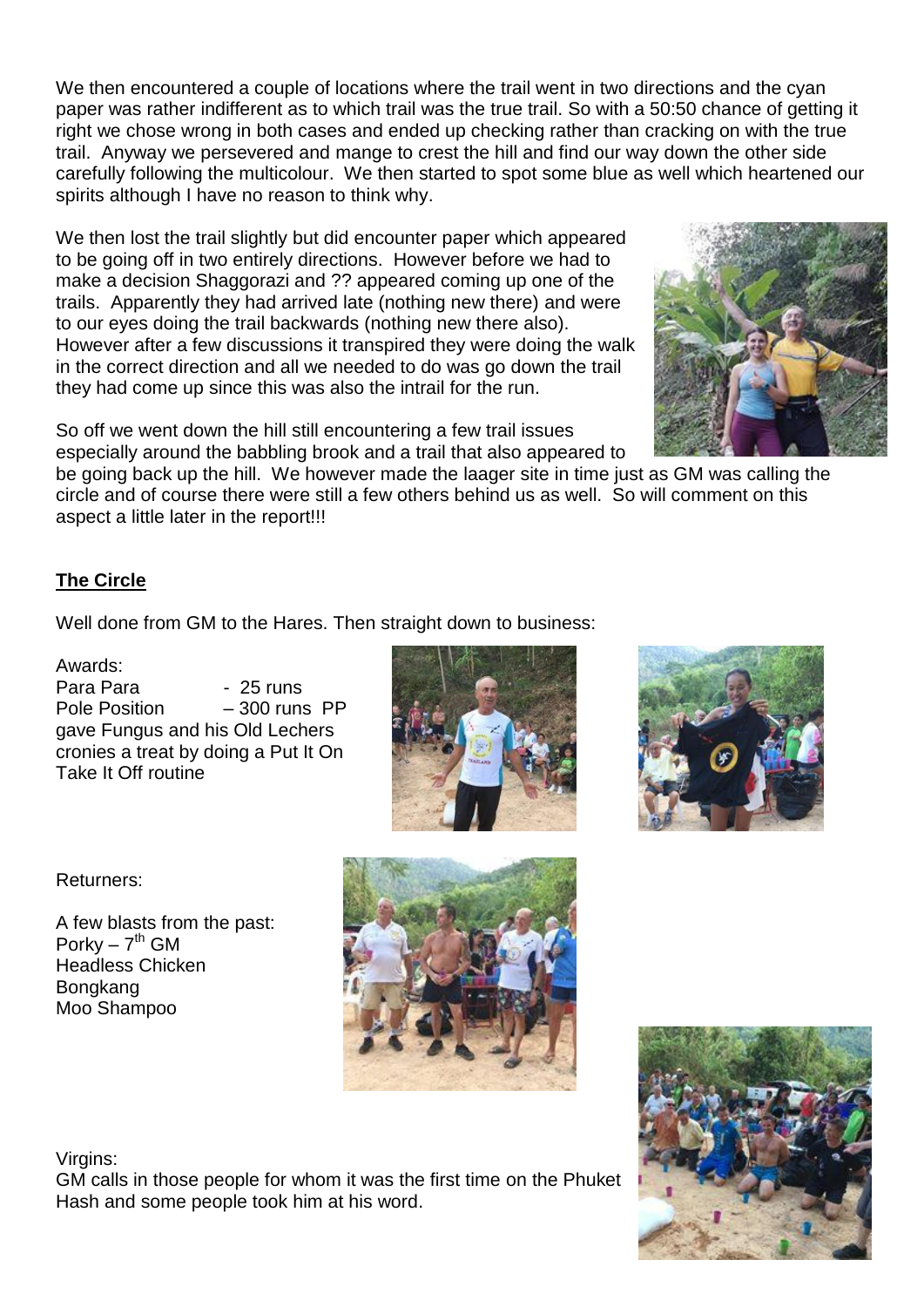There was David and David, Kevin, Alain & Clara. However Clara was not to be seen and was replaced by a mysterious man in black.

Visiting Hashers:

Fifty Shades of Gay and Sledge Hammer. Gorgeous decided to add colour to the occasion by throwing a hammer into the Circle when GM called out for Sledgehammer. It also nearly resulted in a 999 call. Also to be seen again is the mysterious man in black (the one on the right) Fifty Shades of Gay who when asked by GM why he also the Virgins pointed out that GM had asked for people whose first time it was on the Phuket Hash.

# **Steward Spot**

This week's steward was **Dr. Fucking Jekyll** who started off by calling the Hares on for a job well done and a well earnt beer.

Next in were **Tootsie** and **Train Spotter** as representatives of the French fraternity – **DFJ** made reference to the matter of a small fire in the Notre Dame and asked why they hadn't yet learnt that you shouldn't let Quasi Modo play with matches.

**DFJ** said there was a guy in a bar next to the Little Expat who was paranoid about getting old and kept pestering him about what it was like to be getting older. **DFJ** said that whereas when he was younger he had hard weeks now all he had to look forward to was weak hards!!

Two lady cleaners were working in a morgue one evening when they noticed a body covered by a sheet with a massive erection. One says to the other it seems such a waste – I think I'll just have a little fun. When she finishes she says to the other why don't you have a go – it won't do any harm. So the other lady eventually concedes and has her way with him as well. As she he is getting off the corpse his eyes slowly open and he says if I have another transfusion like that I'll be good enough to go back to work next week.

Some protesters entered the circle raising concerns about the GM and his unfair treatment of Departers.

A dairy farm in England installed a new automated milking system. A milking lad saw how it worked on the cows and wondered what it would feel like on his dick. After going for a few minutes he decided he had enough and looked for the on/off switch but couldn't find one. After 15 minutes he was buckling at the knees and called the farmer. He had a look for the switch and had no success either. So they called the company who installed the system and told them their problem. They said sorry there was nothing they could do – the system was fully automated and would not stop until the lad had given 12 liters!!

**DFJ** called in his choir of song birds who did a rendition of Old King Cole with words and actions to suit. For instance when it came to Twice Nightly's turn she was singing about stroking her furry pussy!!

**GM** thanked **DFJ** for a wonderful steward spot.



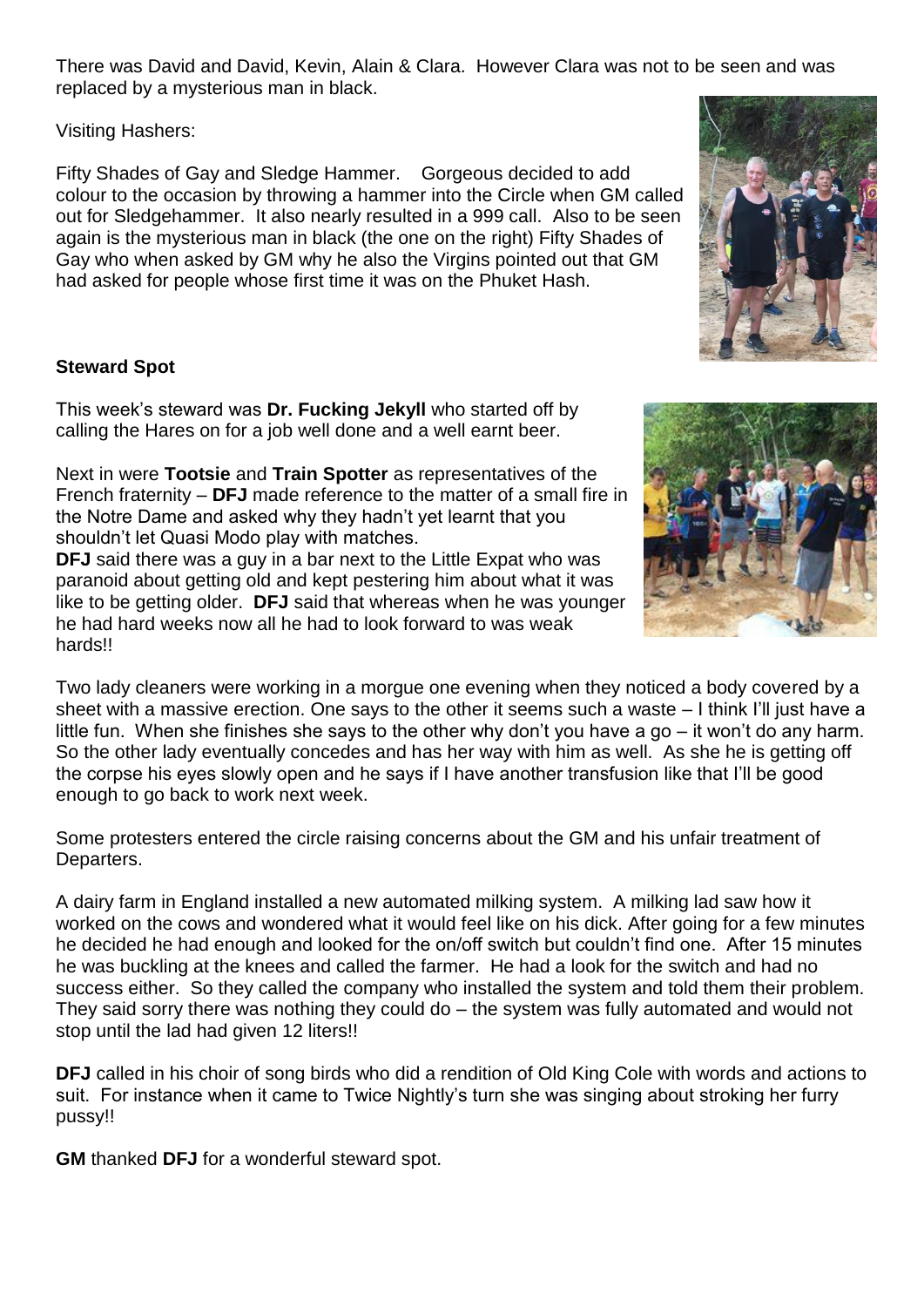#### **Run Offences**

Headless Chicken was called in by Mister Fister where he explained Headless is a professional runner for which he gets paid and recently completed a 200 mile run in 65 hours and lost 9kg. However he comes on the Hash of about 5km distance and spends the whole time short cutting so he could come in first.

The biggest short cut apparently was at the last check. Headless said all I was doing was following Master Baker's blue shorts. Well MF says bringing in Twice Nightly - I was following these blue shorts and we came in on the correct trail so who is the winner now!!

GM says for those who came early for the run and finally sorting out the location of the Laager **Fagan** does a warm up round the lake, Swollen Colon also chipped in and said he also ran around Nai Harn lake in the morning as well. So given a double down down for his good efforts.

**Camapri** steps in the circle and says he saw **Fagan** resting near to top of the hill. **GM** says that is all very interesting but you were not invited into the circle and have spent most of the time on your phone – so please have a seat on the ice.

Swollen Colon calls in Twice Nightly and explained how they (the Hares) posted themselves at the last check and told the runners which way was the true trail. Some believed such as Twice Nightly and others didn't and went down the Crumbly road. (See scribe comment later)

Repressed One – Hash Horn for the day – GM noted that everybody was back in time and said it was down to the good guidance of RO.

#### **Scribe's Reality Check**

Not everyone was back in the allotted time – how do I know – well I was 1 hour 25 mins. I have a very good excuse of course – I had to stand in as temporary Hash Flash for Tequila Slapper. However there were others with me and behind us also. We didn't get an option of which we to go at the last check by the Hares, also there was no sign of any cyan paper telling us which was the true trail. So I feel there is a dillusional element to this as the facts speak for themselves.

Sweaty Bollox - Called in for writing too much and including an agony aunts column in last week's scribe report. However one good thing came out of it – the hareline has now been extended to 2020. Fungus shouts out actually it is 2030 or something stupid like that – he is invited to come and sit on the ice much to everybody's delight. He however seemed to have forgotten his ice pants!! The hareline is actually extended to 20<sup>th</sup> April 2024 and Not Long Enough has already claimed the last slot.

Mannekin Pis calls in the Hares. He said it must be International doobie day with the way they posted the hash signs and how they used so much blue and multicolour paper on the same part of the run – maybe they should be sent a bill for wasting paper.

Sweaty Bollox calls in Fussy Pussy and says following his comment in last week's scribe report about wearing a hash shirt he was so proud to see FP wearing his 50 run short on the hash today – he also felt totally exonerated just like President Trump for making these comments. However it had all obviously failed as FP had gone back to his old ways by wearing his flowery shirt for the Circle.

Butt Cycle called in Energizer Bunny and basically said he was very happy to have exchanged positions with her throughout the run and wanted to give her a beer!!

No Hope called in Soi Dog for polluting the environment but said she was welcome to bring her cigarette into the Circle with her.